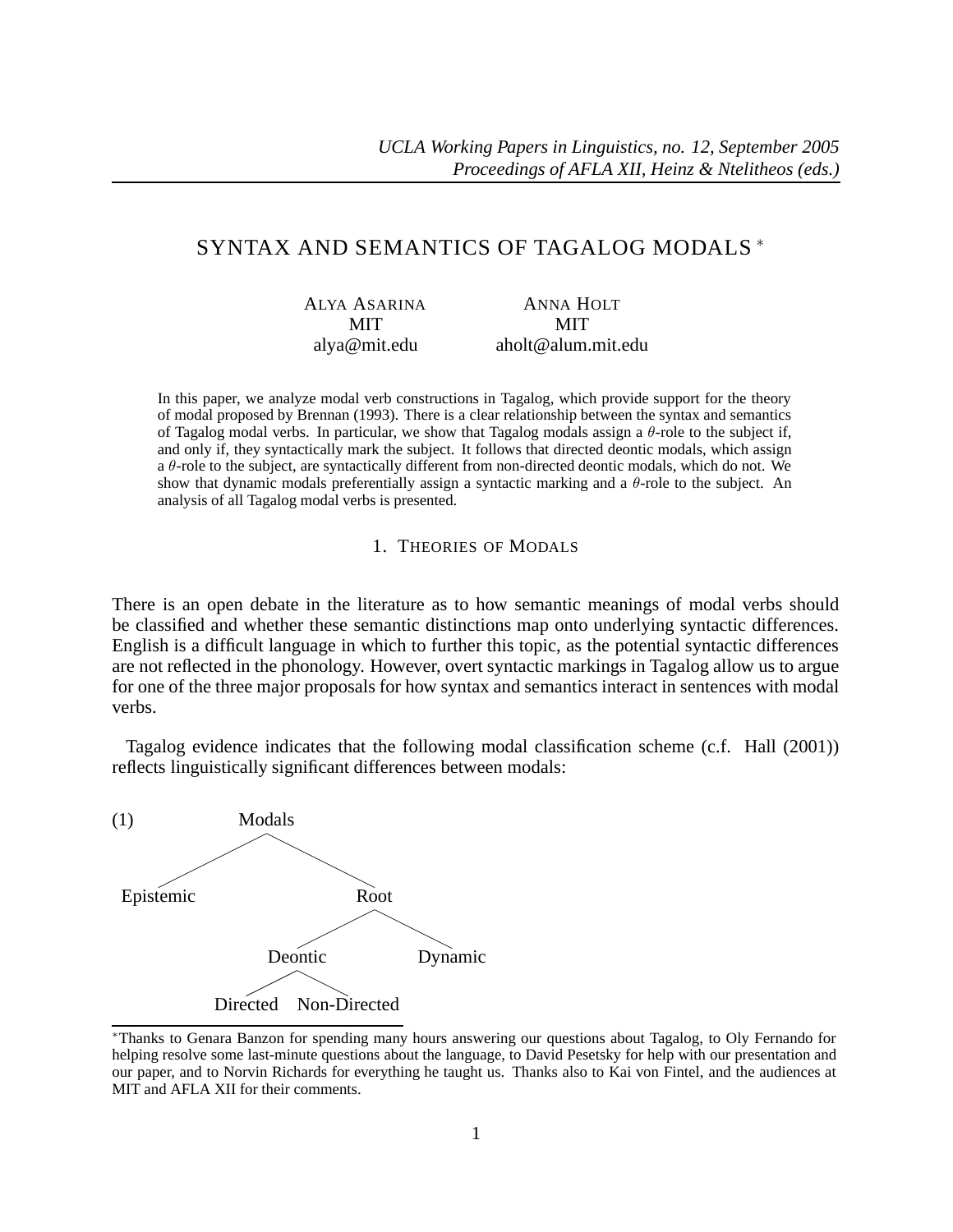These categories are defined in terms of the semantics of the modals. Epistemic modality refers to speaker knowledge, e.g. "It might rain tomorrow." Root modals refer to the state of the world. They can be further subdivided into deontic verbs, reflecting permission or obligation, and dynamic verbs, which reflect ability (e.g. "I can run a seven-minute mile."). Furthermore, there is a key distinction between directed<sup>1</sup> and non-directed<sup>2</sup> deontic modals. Directed modals assign permission or obligation to the subject, as in "You must do your homework." Non-directed deontic modals do not attribute the permission or obligation to the subject in particular, as in "The bread must be eaten."

Traditional accounts of modality (e.g. Jackendoff (1972)) focus on the differences between root and epistemic modals. It is argued that root modals correspond to a control structure and assign a θ-role to the subject. Epistemic modals correspond to a raising structure and do not assign a θ-role to the subject. For example:

(2) a. You*<sup>i</sup>* must [PRO*<sup>i</sup>* do your homework.] **(directed deontic)** b. It*<sup>i</sup>* might [t*<sup>i</sup>* rain tomorrow.] **(epistemic)**

More recently, it has been argued by Bobaljik and Wurmbrand (1999), among others, that there are no syntactic differences between root and epistemic modals. The fact that non-directed deontic modals do not assign a  $\theta$  role to the subject, and therefore appear to have a raising structure, has been used to support this claim.

\n- (3) a. The bread<sub>i</sub> must 
$$
[t_i]
$$
 be eaten.] (non-directed deontic)
\n- b.  $It_i$  might  $[t_i$  rain tomorrow.] (epistemic)
\n

Brennan (1993) argues for a middle ground. She proposes that non-directed deontic modals are syntactically the same as epistemic modals—they take a sentential complement, do not assign a  $\theta$ -role to the subject, and result in a raising structure. Directed deontic and dynamic modals, on the other hand, take the subject and VP as arguments, assign a  $\theta$ -role to the subject, and result in a control structure.

Facts from Tagalog generally support this account. Tagalog makes clear distinctions between directed and non-directed deontic modals, along the lines argued for by Brennan (1993). The modal that is preferred for the dynamic reading assigns case (and a  $\theta$ -role) to the subject. (The dynamic reading is also allowed with modals that do not assign case to the subject.) Tagalog has

<sup>1</sup>Sometimes called "ought-to-do".

<sup>2</sup>Sometimes called "ought-to-be".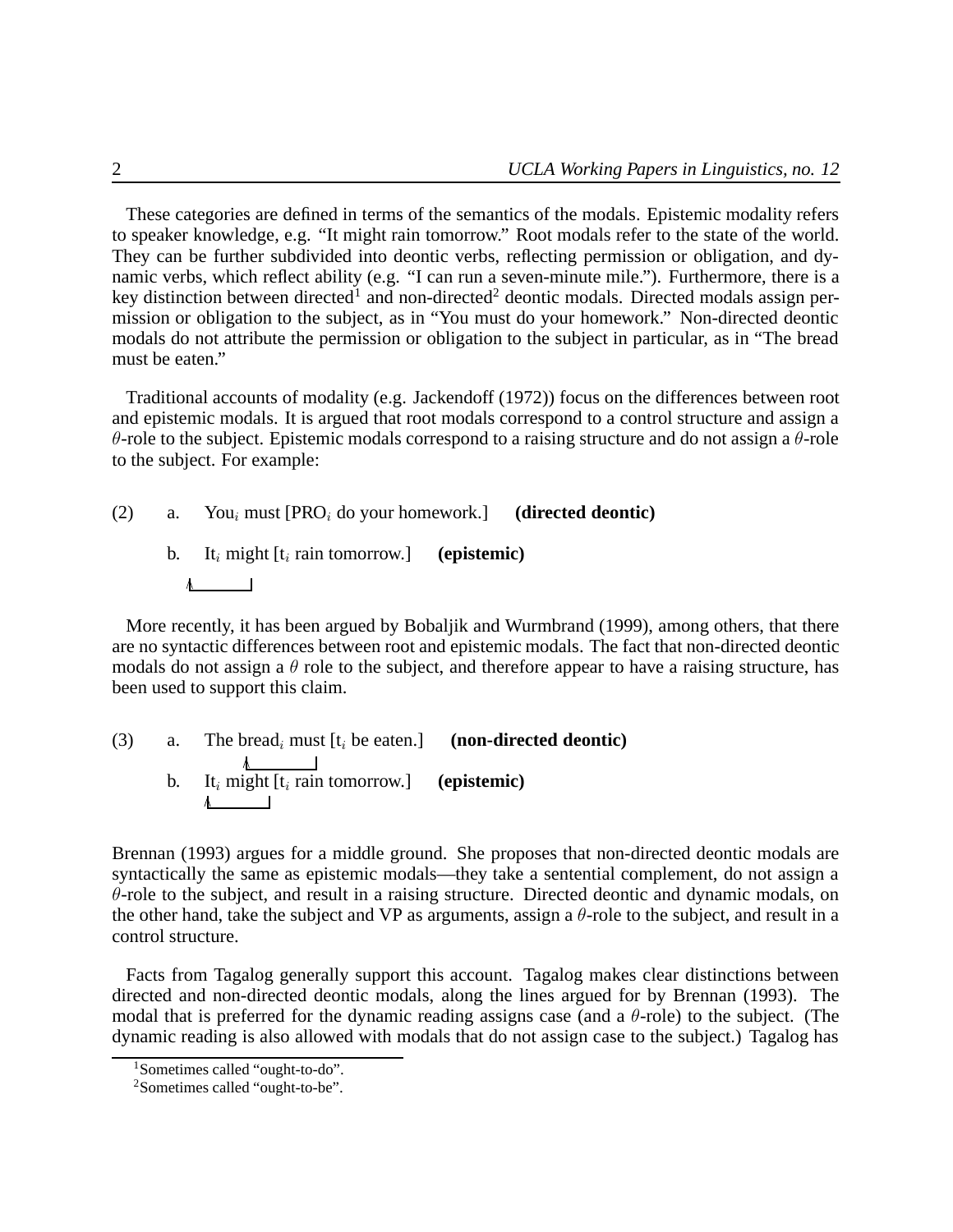no epistemic modal verbs, but since all accounts agree that epistemic modals take raising structures, there is no need for further evidence to distinguish between the theories.

# 2. ANG/NG MARKING IN TAGALOG

Verbs in Tagalog bear morphology indicating which is mirrored by morphology on the NPs in the sentence. Subject-ANG verbs (glossed as S.A. throughout the paper) cause common-noun subjects to be introduced with the morpheme *ang*, glossed throughout as ANG. Object-ANG verbs (glossed as O.A.) assign an ANG-marking to the direct object. NP's not marked with ANG are marked with SA ("dative") or NG ("unmarked"). In simple sentences containing a subject and a direct object, one of the two NP's will generally be ANG-marked and the other NG-marked. For example:

- (4) a. Bumili S.A-bought ANG man NG car ang lalaki ng kotse. 'The man bought a car.'
	- b. Binili O.A.-bought NG man ANG car ng lalaki ang kotse. 'The man bought the car'

Note that modal verbs are object-ANG verbs, though they lack the morphology that appears on ordinary object-ANG verbs.

- (5) a. Kailangan ng lalaki ang kotse. need NG man ANG car 'The man needs the car.'
	- b. \*Kailangan ang lalaki ng kotse. need ANG man NG car

# 3. KEY FACTS ABOUT TAGALOG MODAL SENTENCES

In Tagalog, the subject normally receives an ANG or NG marking from the lower verb. However, in sentences with modal verbs, the subject can sometimes be NG-marked even though the lower verb is a subject-ANG verb. Since the NG marking on the subject is not assigned by the lower verb, it appears that the marking is assigned by the modal. This is consistent with the observation that modal verbs mark their subjects with NG, as in (5).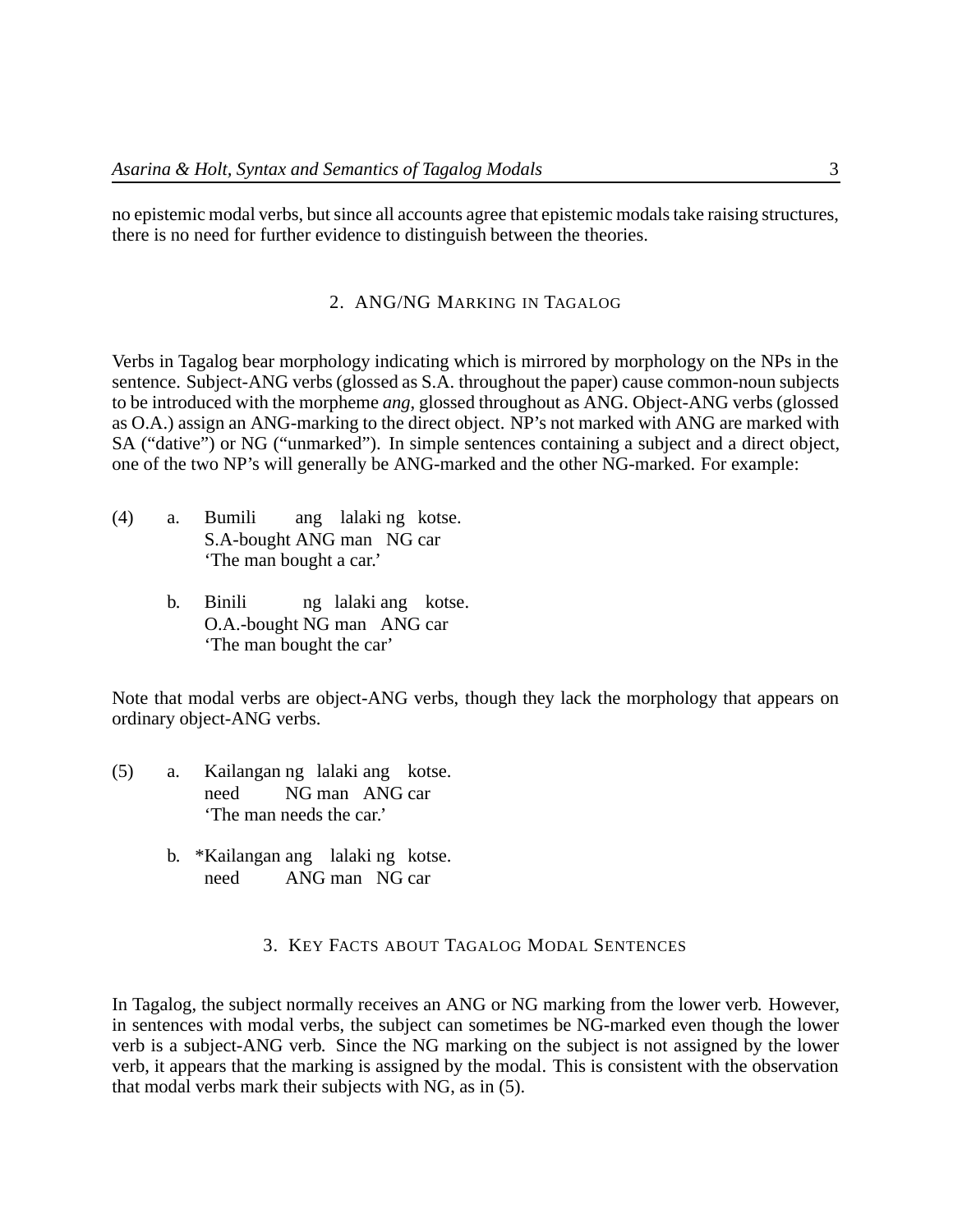We will now consider four possible structures for modal sentences with S.A. lower verbs. All Tagalog modal verbs allow the subject to appear before or after the lower verb. Some modals require that the subject be ANG-marked (regardless of position), some require that the subject be NG-marked (also regardless of position), and some, for instance *kailangan* ('must'), allow both possibilities.

### (6) **NG-marked subject:**

- a. Kailangan ng lalaki bumili ng kotse. must NG man S.A.-buy NG car **(control)** 'The man must buy a car.'
- b. Kailangan bumili ng lalaki ng kotse. **(transparent clause)** must S.A.-buy NG man NG car

# (7) **ANG-marked subject:**

- a. Kailangan bumili ang lalaki ng kotse. must S.A.-buy ANG man NG car **(opaque clause)** 'The man must buy a car.'
- b. Kailangan ang lalaki bumili ng kotse. **(raising)** must ANG man S.A.-buy NG car

There is a semantic difference between the sentences in which the subject is NG-marked by the modal and the sentences in which it is not. This difference provides further evidence that the subject is indeed being NG-marked by the modal verb. *In modal sentences with a subject-ANG lower verb, the subject receives a* θ*-role from the modal if, and only if, it is NG-marked (by the modal*).<sup>3</sup> As we will see, NPs that receive a  $\theta$ -role from the modal must be interpreted as bearing the obligation or ability described by the modal. A subject that pragmatically cannot receive obligation from the modal therefore cannot be NG-marked by the modal:

- (8) a. #Kailangan ng tinapay mawala. must NG bread disappear **(control)** #'The bread must make itself disappear.'
	- b. #Kailangan mawala ng tinapay. **(transparent clause)** #'The bread must make itself disappear.'

<sup>&</sup>lt;sup>3</sup>With O.A. lower verbs in modal sentences, it is of course ambiguous whether the subject is NG-marked by the lower verb or by the modal. The subject can never be ANG-marked in these cases.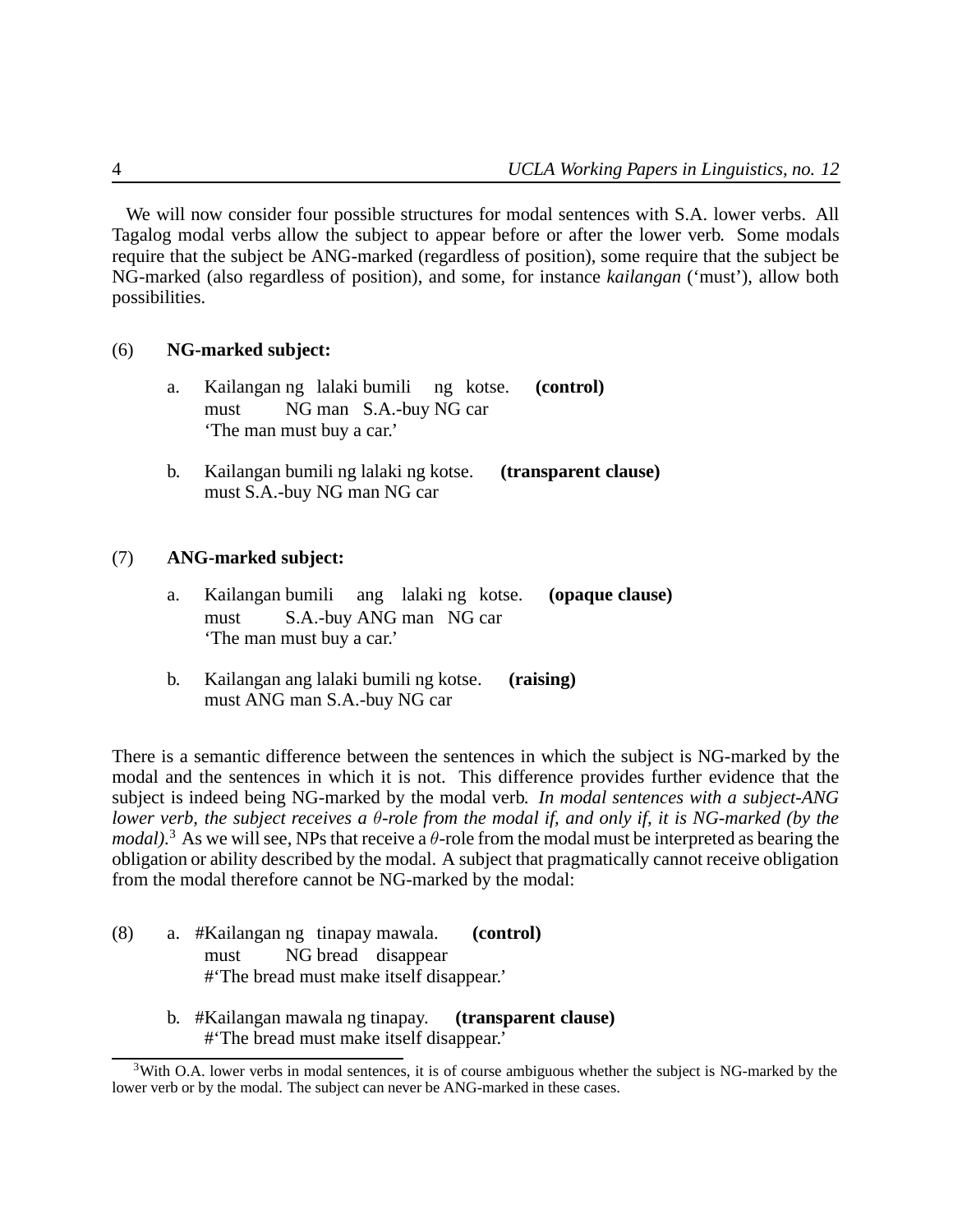| (9) | a. Kailangan mawala ang tinapay. ( <b>opaque clause</b> ) |  |
|-----|-----------------------------------------------------------|--|
|     | must disappear ANG bread                                  |  |
|     | The bread must disappear.'                                |  |

b. Kailangan ang tinapay mawala. **(raising)** 'The bread must disappear.'

We now discuss the syntax of each of the four possible constructions in greater detail.

### 4. SYNTACTIC STRUCTURES FOR TAGALOG MODAL VERBS

# *4*.*1. Control*

The first type of sentence to consider is that in (6a), where the subject appears before the lower verb and is NG-marked despite the lower verb being S.A.:

(10) Kailangan ng lalaki<sub>*i*</sub> [<sub>CP</sub> (na) bumili PRO<sub>*i*</sub> ng kotse.] must NG man<sub>*i*</sub> [<sub>CP</sub> (LI) S.A.-buy PRO<sub>*i*</sub> NG car] 'The man must buy a car.'

(10) optionally contains *na*, which is one of the forms of the Tagalog linker (glossed as LI); the linker also appears as *-ng*. The relevant function of the linker is to indicate the left edge of a clause.<sup>4</sup> The surface position of the subject in (10) is thus in the higher clause, outside of the lower CP. Since the subject is marked by and receives a  $\theta$ -role from the modal, the subject is generated in the higher clause and controls a PRO in the lower clause, as shown above. *Kailangan* thus takes two arguments in the control structure: a subject NP, and a CP clause.

### *4*.*2. Transparent Clause*

It is also possible for the subject in a modal sentence to appear after the S.A. lower verb, but be NG-marked, as in (6b) (repeated here).

(11) Kailangan [<sub>VP</sub> bumili ng lalaki ng kotse.] must [<sub>VP</sub> S.A.-buy NG man NG car] 'The man must buy a car.'

<sup>4</sup>The linker can sometimes be left out in colloquial speech, and our main informant generally allowed for the linker to be dropped.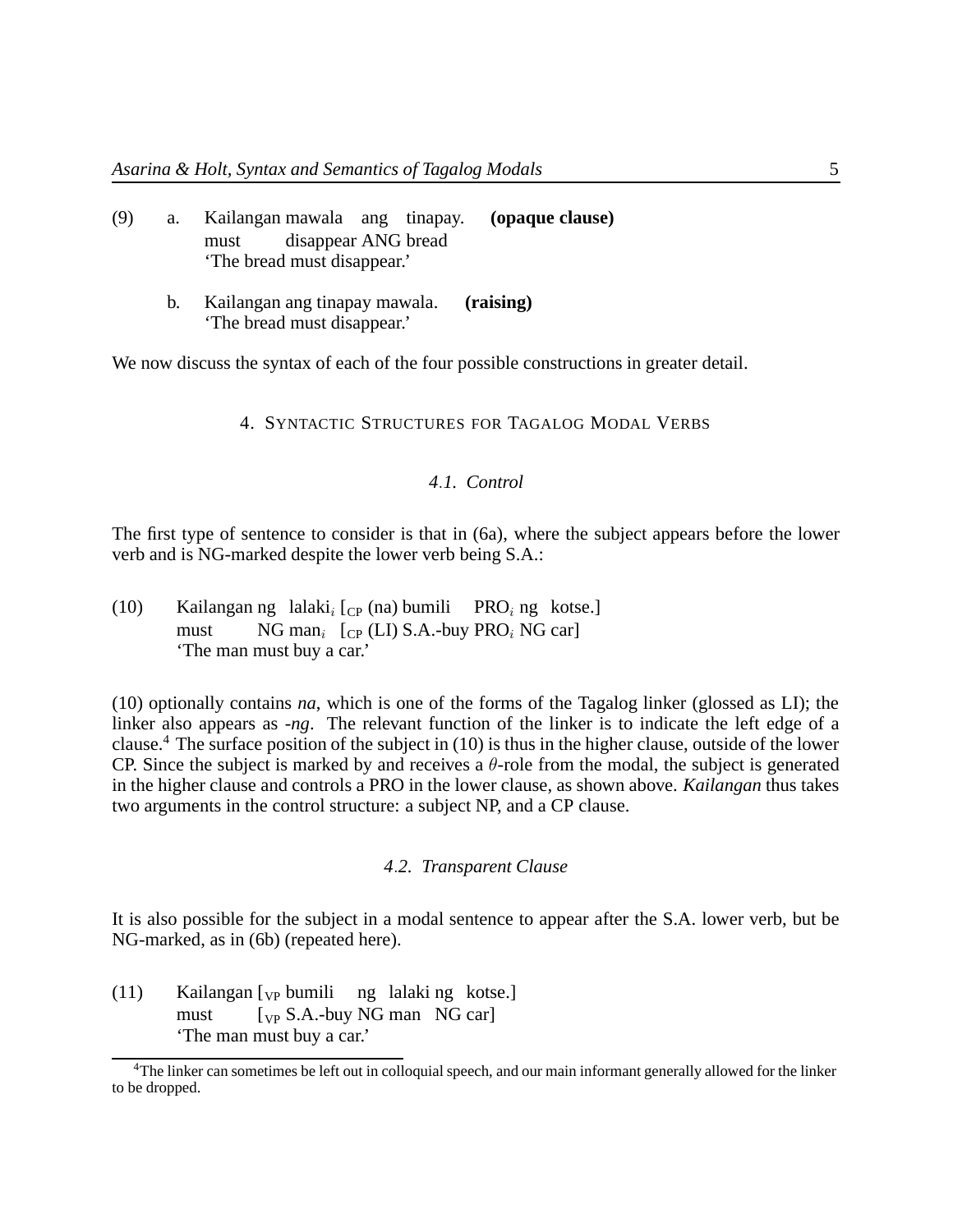As in the control structure, the subject in the transparent clause structure receives a  $\theta$  role and a NG-marking from the modal. Since the subject in (11) appears in the lower clause, we must explain why the modal is not blocked from NG-marking the subject. One possibility to consider is that the lower verb raises to the modal, as suggested in Mercado (2002) (though Mercado (2005) argues against verb raising). However, a particle can be inserted between the modal and the lower verb in (11), which shows that verb raising does not occur in (11):

(12) Kailangan pala must SURPRISE S.A.-buy NG man NG car bumili ng lalaki ng kotse. 'Oh, I see the man must buy a car.'

A different possibility, one that appears to be correct, is that restructuring is taking place. That is, the lower clause is not a full CP, but is reduced to a smaller clause, such as a VP. As part of her argument that restructured clauses are functionally reduced, Wurmbrand (2001) notes that such clauses cannot contain negation. And indeed, negation can be inserted between the modal and the lower verb when the subject is ANG-marked (and the lower clause is not reduced), but not when the subject is NG-marked and the lower clause is reduced:

- (13) a. \*Kailangan(ng) [hindi bumili  $must$ - $(LI)$ not S.A.-buy NG man NG car ng lalaki ng kotse.]
	- b. Kailangan(ng) [hindi bumili must(-LI) not S.A.-buy ANG man NG car ang lalaki ng kotse.] 'The man must not buy a car.'

Following Wurmbrand's proposal, we expect the sentence containing the restructured clause to look like this:

(14)

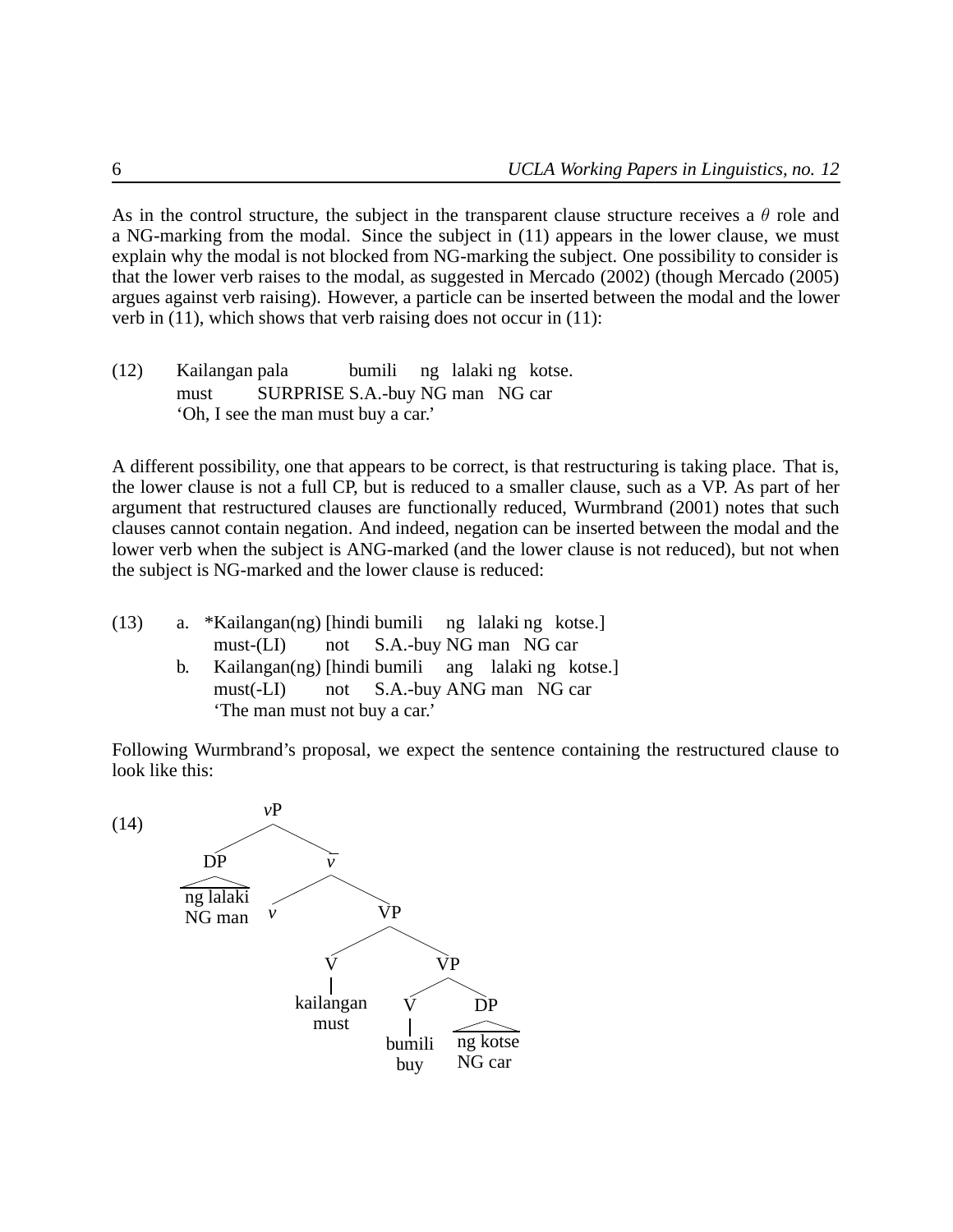As desired, there is no attachment site for negation between the modal and the lower verb. Unfortunately, this structure does not correspond to the surface Tagalog word order. We thus propose the following modified structure for the transparent clause modal sentences in Tagalog:



This structure is similar to the one corresponding to Wurmbrand's proposal. The clause that the modal takes is not a full CP, though it is slightly larger than a *v*P. The extra attachment site allows the lower verb to move up to precede the subject, without creating an attachment site for negation. The subject stays in situ in the specifier of *v*P. This proposal accounts for the Tagalog word order, the lack of attachment site for negation between the modal and the lower verb, and the fact that the lower clause is transparent, i.e. allows the modal to assign marking to the subject. However, while the proposed structure appears to be the most natural extension of restructuring to Tagalog, there may be others that also explain the data (see for instance Chung (1990)).

#### *4*.*3. Agreement and Person Effects*

We have shown above that a structure for modal sentences in which the subject appears below the lower verb but Agrees with the modal is possible in Tagalog. The theory developed in Richards (2005) allows us to confirm that the subject is indeed Agreeing with the modal in the transparent clause structure. Richards argues that when a Probe Agrees with more than one Goal, Goals after the first one must be in third person.

For example, Tagalog allows ANG-marked subjects to be fronted and marked with *ay* (i.e. *ay*fronted): $5$ 

 ${}^{5}$ Examples (16) and (17) are taken from Richards (2005).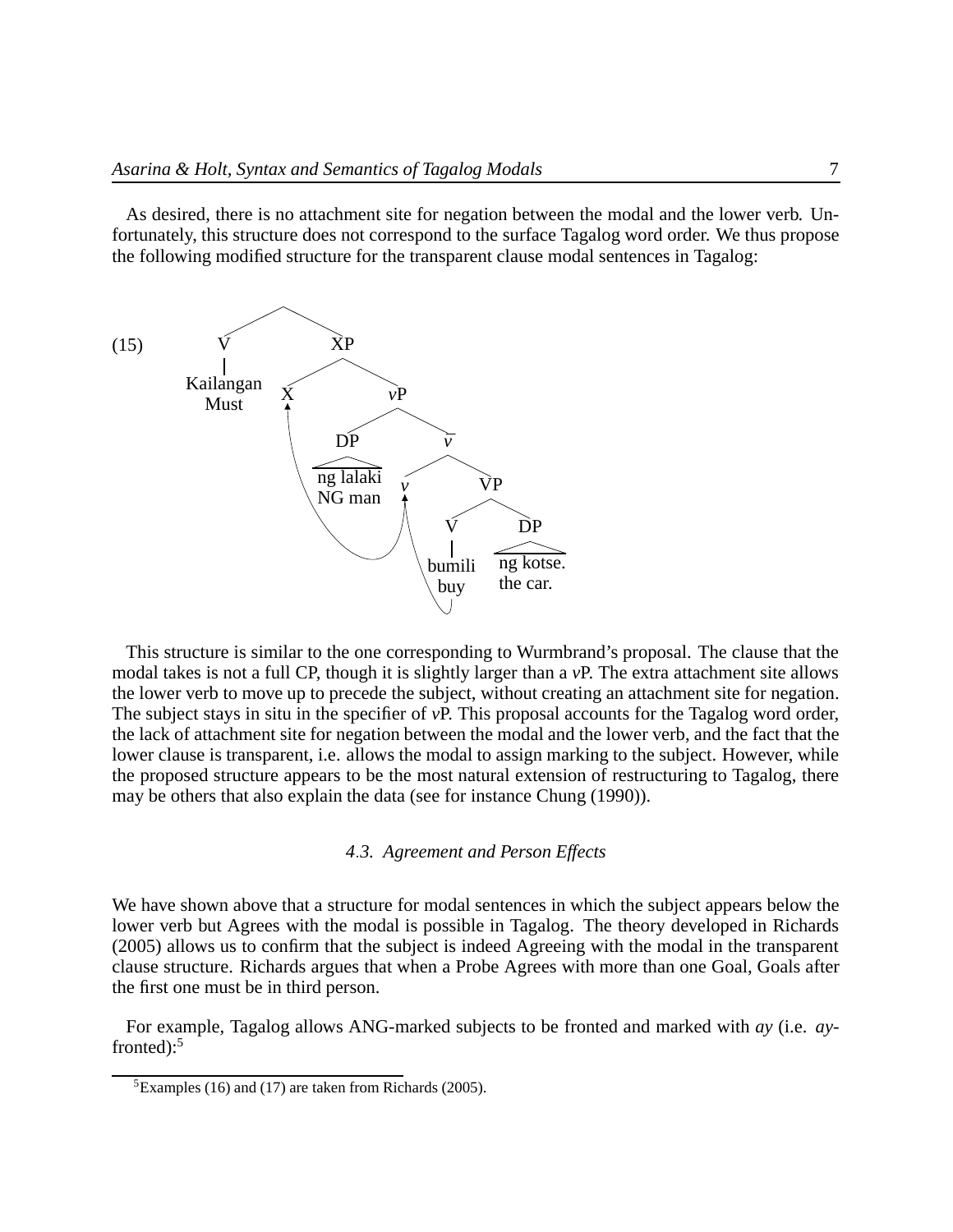- (16) a. Pilipino ako. Filipino ANG-I 'I am Filipino.'
	- b. Ako ANG-I AY Filipino ay Pilipino. 'I am Filipino.'

However, a subject can be *ay*-fronted across a clause boundary only if it is in third person.

 $(17)$  a. ANG teacher AY O.A.-said NG PL police [LI S.A.-stole t*i* NG car] Ang guro ay sinabi ng mga pulis [na nagnakaw t*i* ng kotse.] 'The teacher, the police said t*<sup>i</sup>* stole a car.' b. Siya ay sinabi

- ANG-he/she AY O.A.-said NG PL police [LI S.A.-stole t<sub>i</sub> NG car] ng mga pulis [na nagnakaw t*i* ng kotse.] 'He/she, the police said t*<sup>i</sup>* stole a car.'
- c. Ako/ka ANG-I/ANG-you AY O.A.-said NG PL police [LI S.A.-stole t*i* NG car] ay sinabi ng mga pulis [na nagnakaw t*i* ng kotse.]

'I/you, the police said t*<sup>i</sup>* stole a car.'

Richards (2005) shows that in the examples above the Probe *v* Agrees first with the lower clause and then with the subject. The Agree relation between the Probe  $\nu$  and the subject is thus not the first one that *v* enters into, and so the subject is required to be in third person.

We can make a similar prediction for the transparent clause structure. If the modal is Agreeing with the subject, then it will first Agree with the lower clause, and then with the subject NP, which is inside the lower clause. The subject in the transparent clause structure will thus be required to be in third person. And indeed, while third person subjects are allowed in all four types of constructions discussed, first person and second person subjects are prohibited in transparent clause constructions.

### (18) **First/second person subject:**

a. Kailangan ko/mo must NG-I/NG-you S.A.-buy NG car [bumili ng kotse.] **(control)**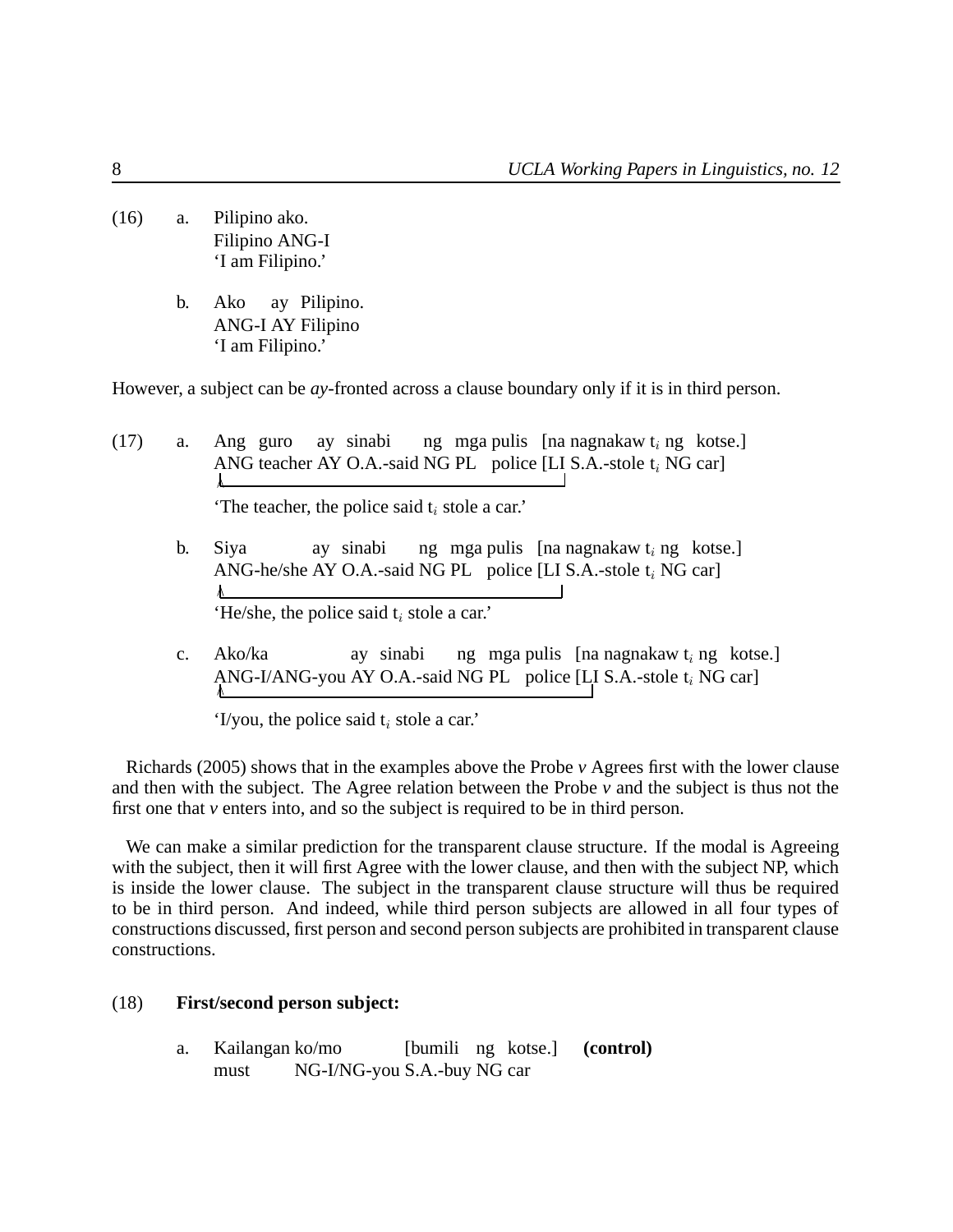'I/you must buy a car.'

- b. \*Kailangan [bumili ko/mo ng kotse.] **(transparent clause)**
- c. Kailangan [bumili ako/ka must S.A.-buy ANG-I/ANG-you NG car ng kotse.] **(opaque clause)**
- d. Kailangan ako/ka [bumili ng kotse.] **(raising)**

# (19) **Third person subject:**

- a. Kailangan niya must NG-he/she S.A.-buy NG car [bumili ng kotse.] **(control)** 'He/she must buy a car.'
- b. Kailangan [bumili niya ng kotse.] **(transparent clause)**
- c. Kailangan [bumili siya must S.A.-buy ANG-he/she NG car ng kotse.] **(opaque clause)**
- d. Kailangan siya [bumili ng kotse.] **(raising)**

The modal thus Agrees first with the lower clause and then with the subject in the transparent clause structure. In the control structure the first Agree relation that the modal enters into is with the subject, as the is generated in the higher clause, and so first and second person subjects are permitted. The subject in opaque clause and raising structures Agrees only with the lower verb, so that again a subject in any person is allowed.

#### *4*.*4. Opaque Clause*

The third possibility to consider is that the subject appears after the lower verb, and is ANG-marked by the lower verb, as in (7a) (repeated below).

(20) Kailangan [CP bumili ang lalaki ng kotse.] must [<sub>CP</sub> S.A.-buy ANG man NG car] 'The man must buy a car.'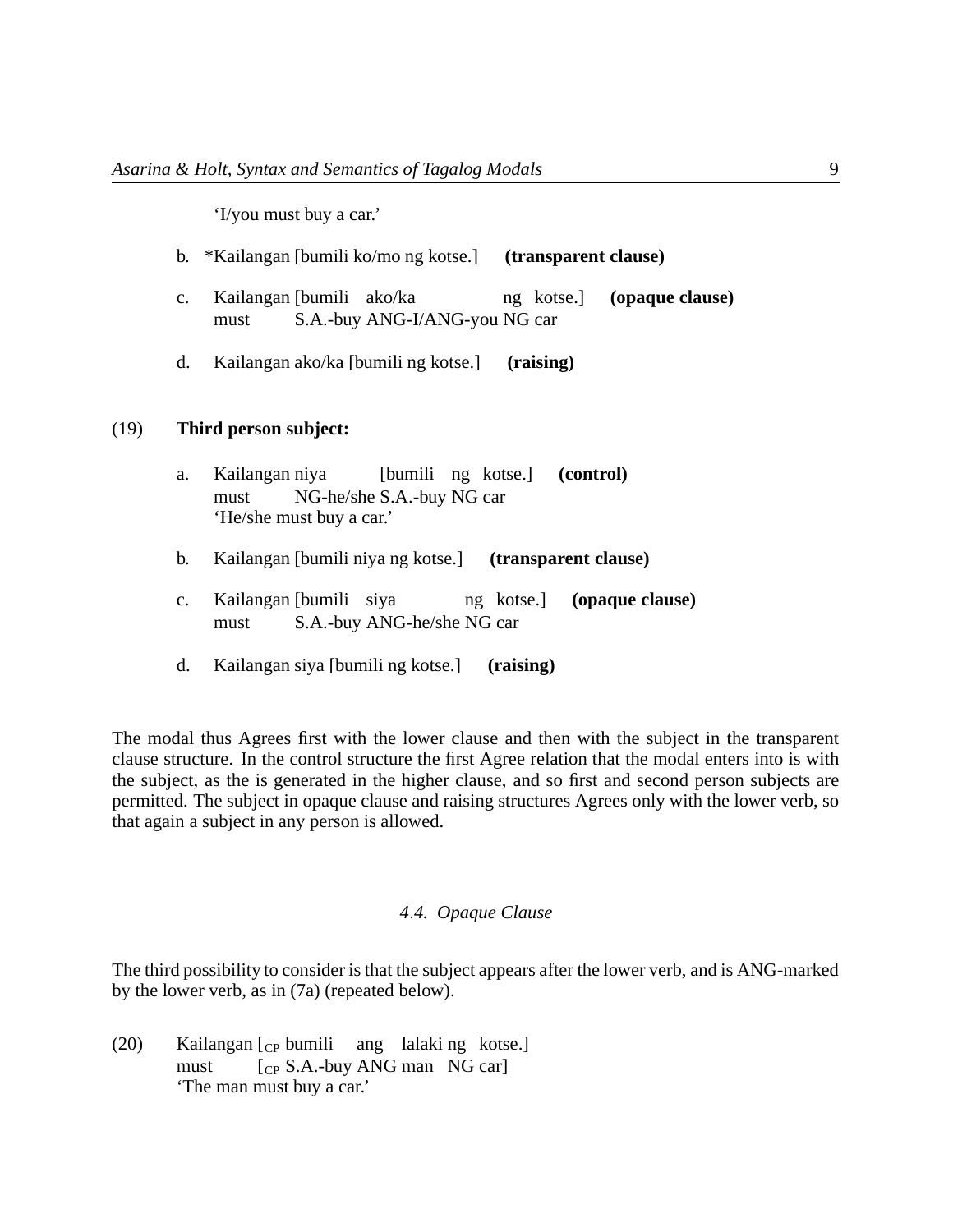There is room for negation to attach to the lower clause, as shown in (19a), so the lower clause is certainly larger than a VP. Lacking counter-evidence, we suppose that the lower clause is just a full CP. The modal is thus blocked from marking the subject and assigning a  $\theta$ -role to it, and the subject is instead marked by the lower verb.

# *4*.*5. Raising*

Finally, it is also possible for the subject to be ANG-marked, as specified by the lower verb, but to appear between the modal and the lower verb, as in (7b). As in the control structure (see (10)), in the raising structure a linker can be inserted between the subject and the lower verb, which indicates that the subject is in the higher clause.

(21) Kailangan ang lalaki<sub>i</sub> [<sub>CP</sub> (na) bumili t<sub>i</sub> ng kotse.] must ANG man<sub>i</sub> [<sub>CP</sub> (LI) S.A.-buy t<sub>i</sub> NG car]  $\Lambda$  and  $\Lambda$ 

'The man must buy a car.'

In order to be marked by the lower verb, the subject must have been generated in the lower clause and raised to its surface position. There is no  $\theta$ -role transmission from the modal to the subject, even though the subject appears high in the sentence. This is, of course, consistent with standard examples of raising: the raised subject receives a  $\theta$ -role from the lower verb rather than the higher one, as in (22).

(22) The man<sub>*i*</sub> seems [<sub>IP</sub> t<sub>*i*</sub> to be buying a car.]

5. SEMANTIC IMPLICATIONS OF SYNTACTIC STRUCTURES FOR *Kailangan*

It has been stated above that a Tagalog modal assigns a  $\theta$ -role to the subject if, and only if, it marks the subject with NG. This means that when the subject in a sentence containing *kailangan* is NGmarked despite the presence of a S.A. lower verb, the reading of the sentence is directed deontic. The obligation is assigned to the subject, and therefore the subject must be pragmatically able to receive obligation. Conversely, if the subject is ANG-marked, the semantics of the lower clause determines where obligation should be assigned, and the reading is non-directed deontic.

Consider the following example:

(23) a. The man must disappear.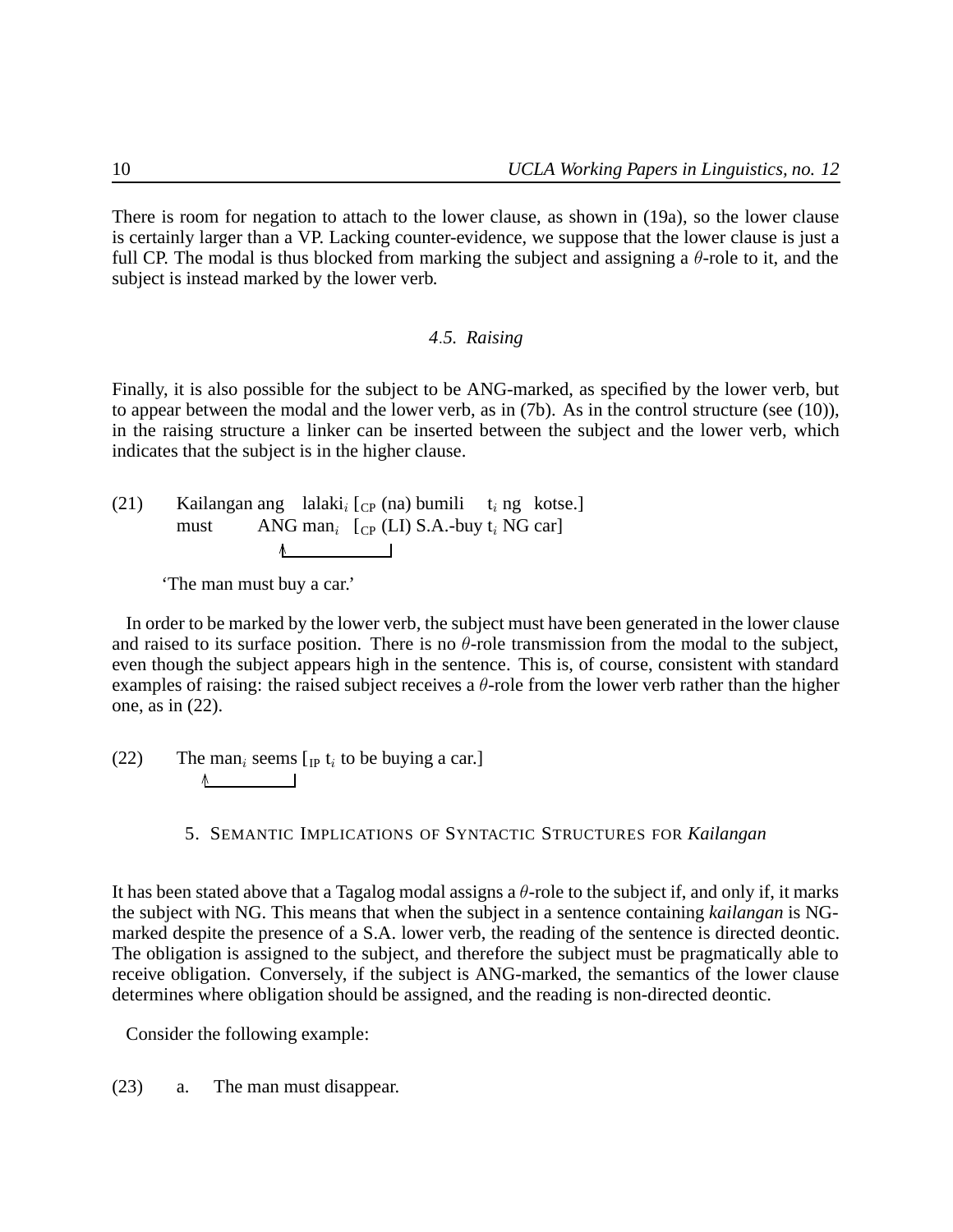b. The bread must disappear.

In English, (23a) is ambiguous: it is possible that the man is obligated to disappear (directed deontic), or that another contextually salient force has to make the man disappear (non-directed deontic). In (23b), it is assumed for pragmatic reasons that the bread itself is under no obligation to do anything—some other contextually salient entity is obligated to make the bread go away. The reading for (23b) thus has to be non-directed deontic. In Tagalog, the non-directed deontic reading is available when the subject is marked by the lower verb, i.e. the structure is opaque or raising. (Note that the intransitive verb *mawala* ('disappear') below normally ANG-marks the subject.)

| (24) | a. | Kailangan mawala ang lalaki/tinapay. ( <b>opaque clause</b> ) |  |
|------|----|---------------------------------------------------------------|--|
|      |    | disappear ANG man/bread<br>must                               |  |
|      |    | 'The man/bread must disappear.'                               |  |
|      |    | $V_o$ langan ang lalakitinanay mayyala (naising)              |  |

b. Kailangan ang lalaki/tinapay mawala. must ANG man/bread disappear **(raising)** 'The man/bread must disappear.'

However, only a directed deontic reading is allowed when the subject is NG-marked by *kailangan*. This means that *lalaki* ('man') can be the subject in a control or transparent clause sentence, as a man can receive obligation. *Tinapay* ('bread'), on the other hand, cannot be the subject of a control or transparent clause sentence, as it is pragmatically unacceptable for bread to receive obligation.

| (25) | a. | Kailangan ng lalaki mawala. (control)<br>NG man disappear<br>must<br>The man must make himself disappear.                   |  |
|------|----|-----------------------------------------------------------------------------------------------------------------------------|--|
|      | b. | Kailangan mawala ng lalaki. ( <b>transparent clause</b> )<br>must disappear NG man<br>The man must make himself disappear.' |  |
| (26) |    | a. #Kailangan ng tinapay mawala. (control)<br>NG bread disappear<br>must<br>#The bread must make itself disappear.          |  |
|      |    | b. #Kailangan mawala ng tinapay. ( <b>transparent clause</b> )<br>must disappear NG bread                                   |  |

#'The bread must make itself disappear.'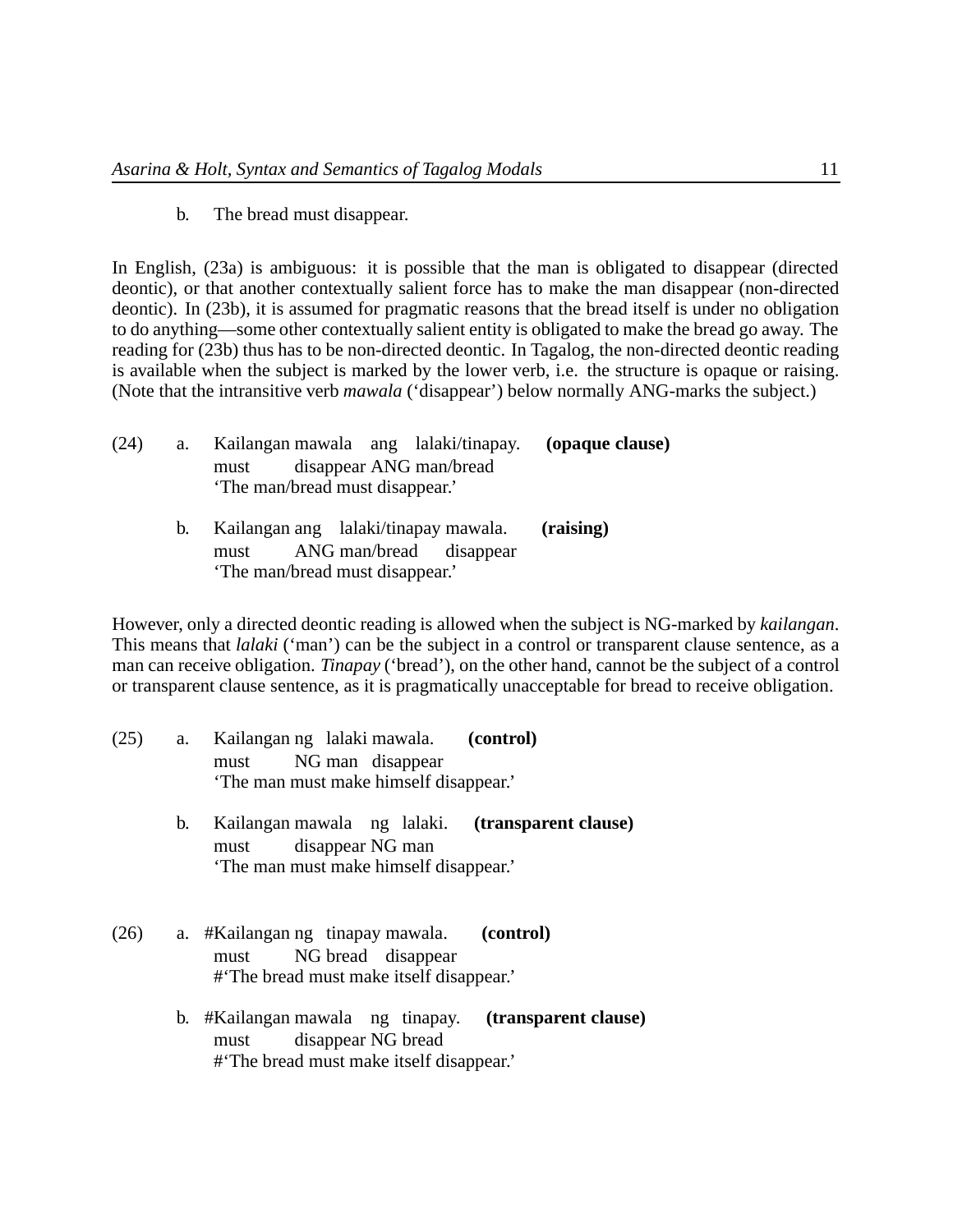#### 6. SEMANTIC IMPLICATIONS OF SYNTACTIC STRUCTURES FOR OTHER TAGALOG MODALS

*Kailangan* lends itself equally well to structures in which the modal assigns obligation and a NGmarking to the subject and structures in which it does not. This is not the case for other Tagalog modals. However, if a modal is able to NG-mark the subject and assign the  $\theta$ -role to the subject, then it allows both the control and transparent clause structures. Similarly, if the modal is able to *not* NG-mark the subject, it allows both the opaque clause and raising structures. The key distinction thus lies between modals that assign a NG marking and  $\theta$ -role to the subject and those that do not.

As has been previously mentioned, a directed deontic reading is obtained when the modal NGmarks the subject, and a non-directed deontic reading is obtained when the modal does not NGmark the subject. The dynamic reading is preferred with a modal that NG-marks the subject, but is permitted for modals that do not.

We now discuss each of the remaining Tagalog modals.

# *6*.*1.* Dapat

*Dapat*, which like *kailangan* can be translated as 'must', demonstrates a clear preference for structures in which the modal does not mark the subject (opaque clause and raising). The structures in which the modal does mark the subject (control and transparent clause) are allowed for some speakers, though they are dispreferred. The semantic facts for *dapat* are consistent with those for *kailangan*: *dapat* assigns obligation to the subject if, and only if, it NG-marks the subject. <sup>6</sup>

#### *6*.*2.* Kaya

Kaya, which may be translated as 'can', always NG-marks the subject.

- (i) a. Kailangan umulan bukas must rain tomorrow for ANG-I make LI hot para ako gumawa ng mainit na salabat. LI ginger tea 'It must rain tomorrow for me to make hot ginger tea.'
	- b. #Dapat umulan bukas must rain tomorrow for ANG-I make LI hot para ako gumawa ng mainit na salabat. LI ginger tea 'It must rain tomorrow for me to make hot ginger tea.'

It appears that *kailangan* sentences are consistent with the rules of the universe, while *dapat* sentences are consistent with speaker authority. Hence, in (ib) it is odd to use *dapat*, as the speaker has no control of the weather. (ib) becomes good, however, in the special context in which the speaker is a wizard who can control the weather through magic.

<sup>6</sup>There are semantic differences between *kailangan* and *dapat* even when both take a non-directed reading. For example, (ia) is good, while (ib) requires a special context.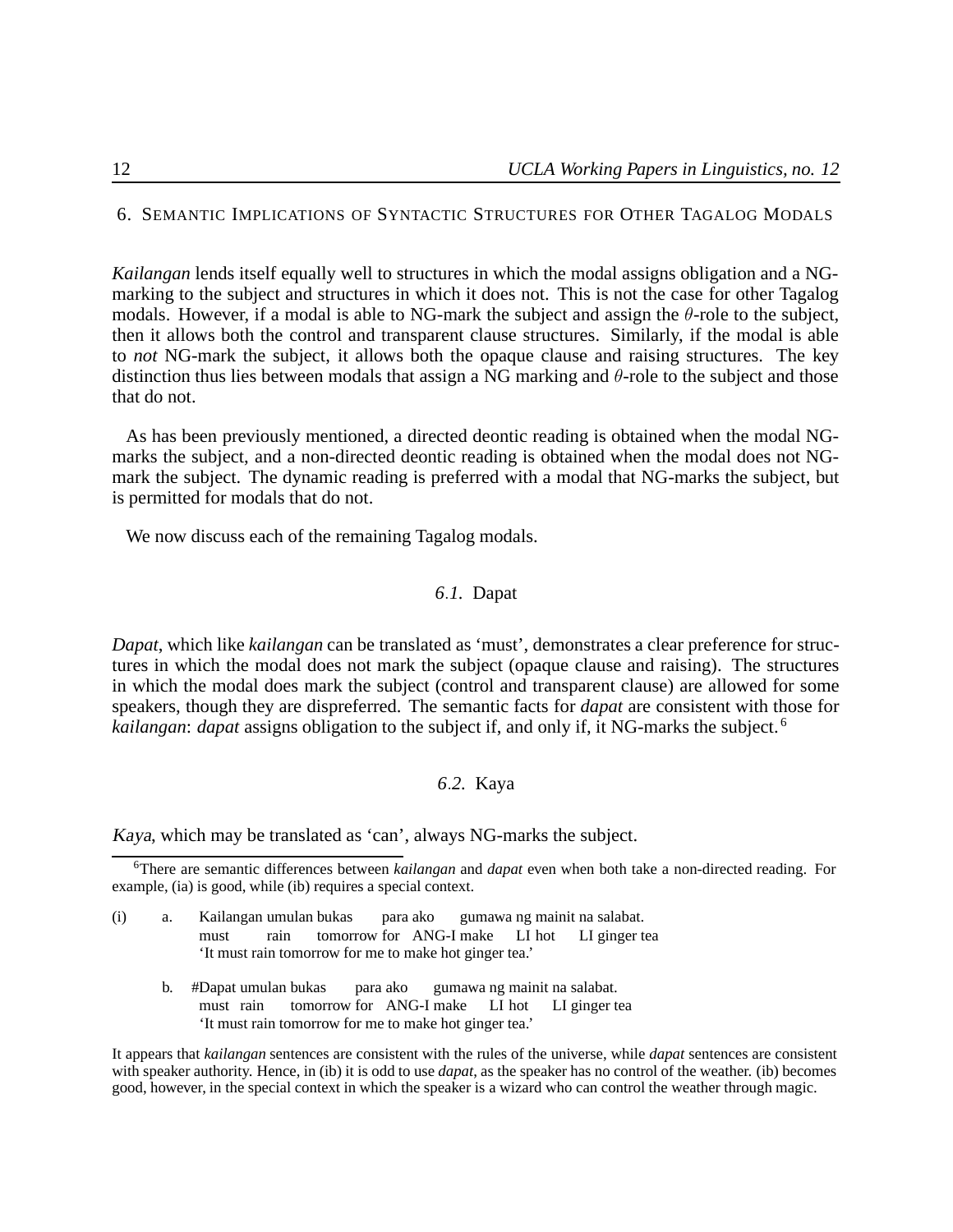| (27) |    | a. Kaya ng lalaki bumili ng kotse. (control)<br>can NG man S.A.-buy NG car<br>'The man can buy a car.' |
|------|----|--------------------------------------------------------------------------------------------------------|
|      | b. | Kaya bumili ng lalaki ng kotse. ( <b>transparent clause</b> )                                          |
| (28) |    | a. *Kaya bumili ang lalaki ng kotse.<br>(opaque clause)<br>can S.A.-buy ANG man NG car                 |
|      |    | b. *Kaya ang lalaki bumili ng kotse.<br>(raising)                                                      |

Semantically, *kaya* always takes the dynamic reading. Since *kaya* NG-marks the subject, it always assigns ability to the subject in particular, as predicted by Brennan (1993). Subjects that pragmatically cannot have abilities, such as bread, therefore cannot be used with *kaya*.

| (29)                            |  | a. Kaya ng lalaki mawala. (control) |
|---------------------------------|--|-------------------------------------|
|                                 |  | can NG man disappear                |
| 'The man is able to disappear.' |  |                                     |

- b. Kaya mawala ng lalaki. can disappear NG man **(transparent clause)** 'The man is able to disappear.'
- (30) a. #Kaya ng tinapay mawala. can NG bread disappear **(control)** #'The bread is able to disappear.'
	- b. #Kaya mawala ng tinapay. can disappear NG bread **(transparent clause)** #'The bread is able to disappear.'

### *6*.*3.* Puwede *and* Maaari

*Puwede* and *maaari* may both be translated as 'can'. There seems to be little semantic difference between the two.<sup>7</sup> When the lower verb is S.A., both *puwede* and *maaari* require an ANG-marked

<sup>7</sup>*Puwede* is a Spanish borrowing and is more commonly used in conversation.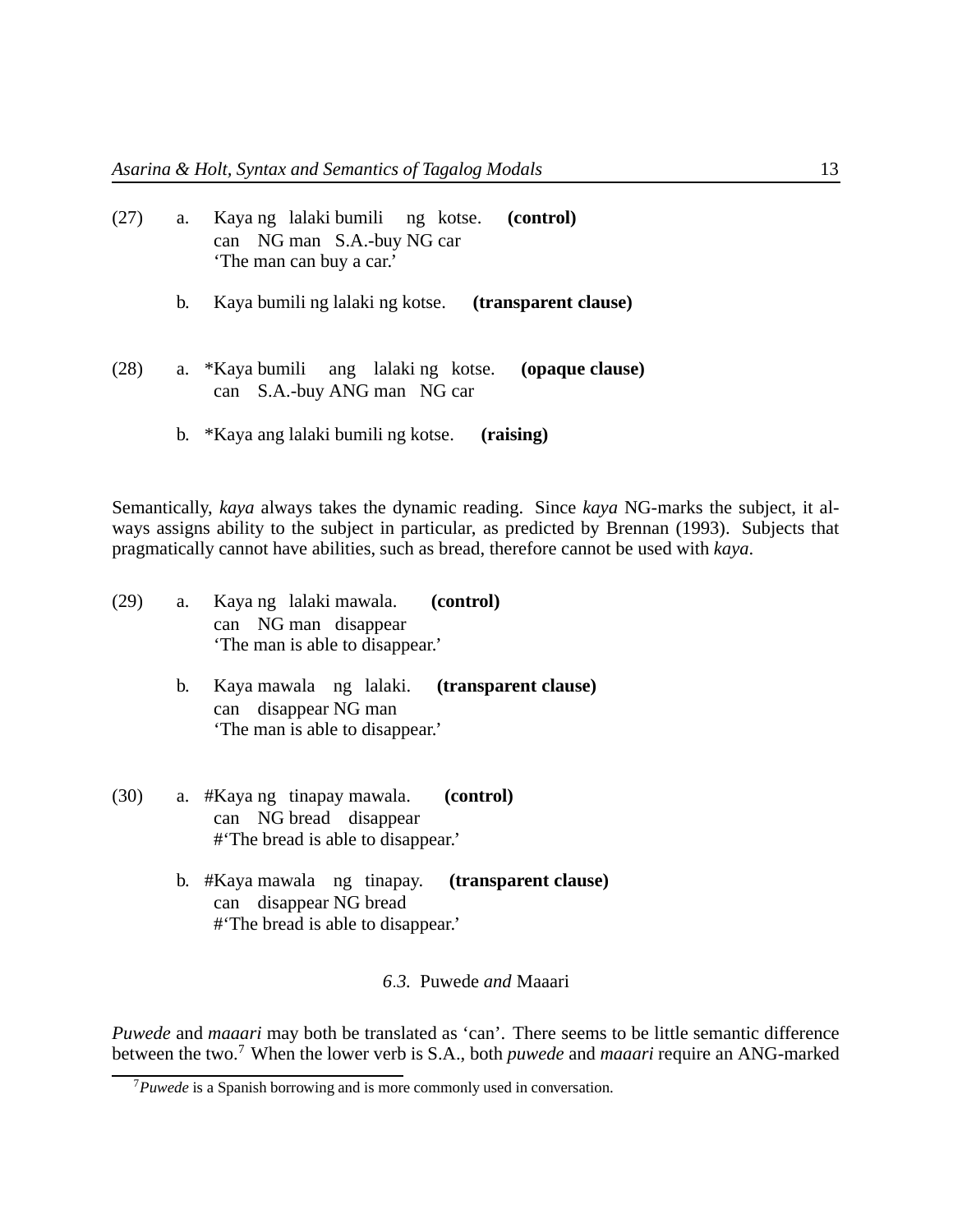subject.

| (31) |    | a. *Puwede/Maaaring lalaki bumili ng kotse. (control)<br>NG man S.A.-buy NG car<br>can                                     |
|------|----|----------------------------------------------------------------------------------------------------------------------------|
|      |    | b. *Puwede/Maaari bumili ng lalaki ng kotse. (transparent clause)                                                          |
| (32) | a. | Puwede/Maaari bumili ang lalaki ng kotse.<br>(opaque clause)<br>S.A.-buy ANG man NG car<br>can<br>'The man can buy a car.' |
|      | b. | Puwede/Maaari ang lalaki bumili ng kotse.<br>(raising)                                                                     |

Correspondingly, since the subject always receives its marking from the lower verb, *puwede* and *maaari* never assign a  $\theta$ -role to the subject. The two modals thus take a non-directed deontic reading, never a directed one. Consequently, subjects that pragmatically cannot receive permission are allowed in *puwede* and *maaari* sentences, both in opaque clause and raising structures.

| (33) | a. | Puwedeng/Maaaring mawala ang lalaki.<br>(opaque clause)<br>disappear ANG man<br>$can-LI$<br>'It is permissible for the man to disappear.'    |
|------|----|----------------------------------------------------------------------------------------------------------------------------------------------|
|      | b. | Puwedeng/Maaaring mawala ang tinapay.<br>(opaque clause)<br>disappear ANG bread<br>$can-LI$<br>It is permissible for the bread to disappear. |
| (34) | a. | Maaaring/Puwedeng ang lalaki mawala.<br>(raising)<br>ANG man disappear<br>$can-LI$<br>It is permissible for the man to disappear.            |
|      | b. | Puwedeng/Maaaring ang tinapay mawala.<br>(raising)<br>ANG bread disappear<br>can-LI<br>It is permissible for the bread to disappear.         |

Though *kaya* is strongly preferred in dynamic contexts, a dynamic reading is also allowed for *puwede* and *maaari*, This appears to contradict Brennan's claim that dynamic modals always take the subject as an argument and assign a  $\theta$ -role to it. Of course, Brennan was making arguments about English rather than Tagalog, but it is reasonable to suppose that there is consistency between languages, as such consistency appears to exist for deontic modality. It is possible, however, that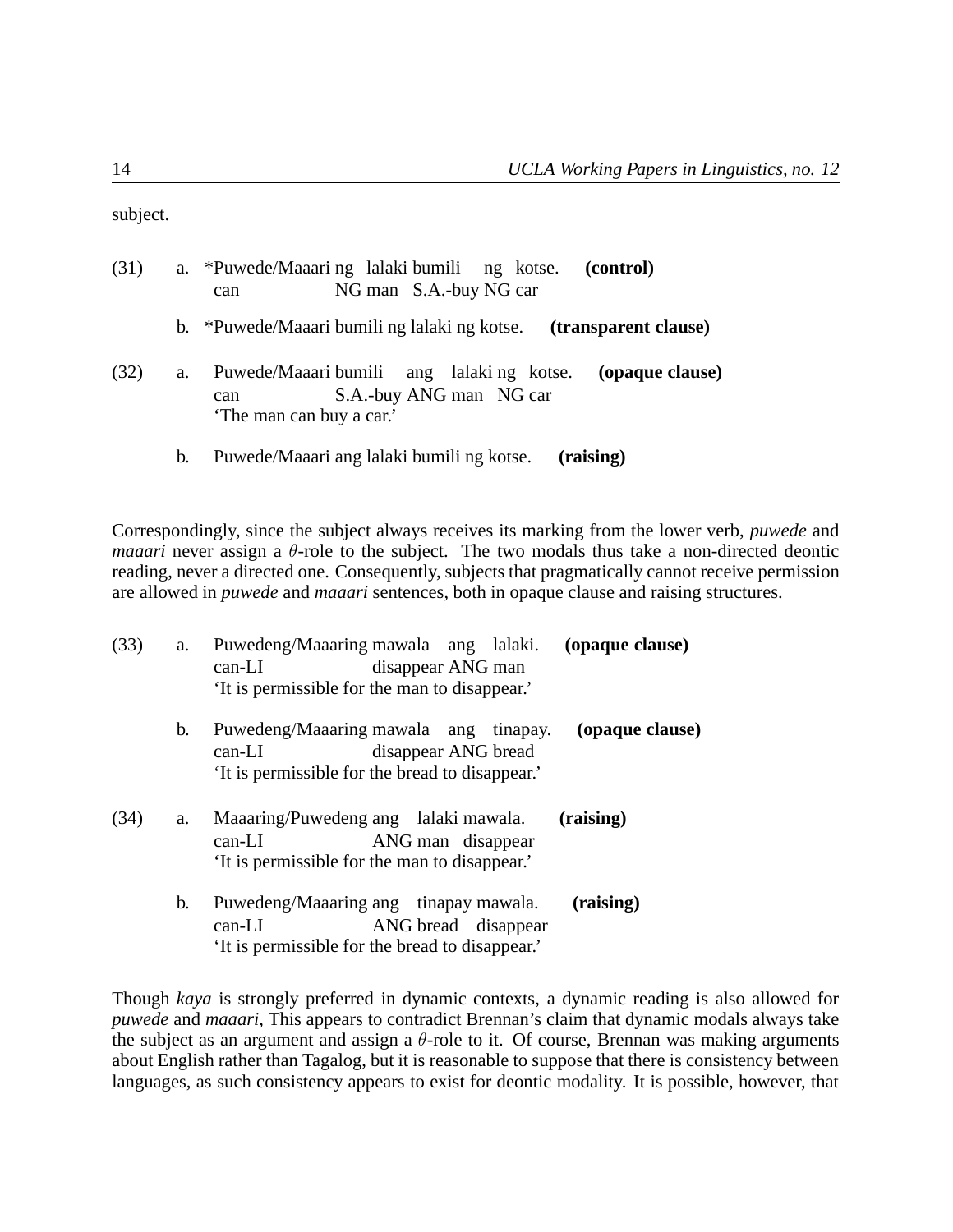*puwede* and *maaari* do not get "real" dynamic readings. "Able to" means approximately "permitted to by certain facts", and perhaps *puwede* and *maaari* are taking this particular permission reading when they take an "ability" reading. This is consistent with the two modals being dispreferred for situations when the dynamic reading is required.

Another possibility is that *puwede* and *maaari* take a "non-directed" dynamic reading, in which ability is not assigned to the subject in particular. However, there is a lack of separate evidence for such a division between dynamic modals, and it is unclear what it would mean for ability not to be assigned directly to the subject. This approach therefore seems less desirable than the first, and also does not explain the preference for using *kaya*, rather than *puwede* and *maaari*, in dynamic contexts.

# 7. SUMMARY OF FACTS

| Marking on Subject   <b>From Modal</b> |                                                                          | <b>From Lower Verb</b>        |
|----------------------------------------|--------------------------------------------------------------------------|-------------------------------|
| <i><u><b>Structures</b></u></i>        | control, transparent clause                                              | opaque clause, raising        |
| Readings                               | directed deontic, dynamic                                                | non-directed deontic, dynamic |
|                                        |                                                                          | (dispreferred)                |
| <b>Modals</b>                          | kailangan, kaya, dapat (dispreferred)   kailangan, dapat, puwede, maaari |                               |

#### 8. CONCLUSION

Tagalog provides clear evidence that semantic differences between modals correspond to syntactic differences. In particular, non-directed deontic modals take a CP argument and do not assign a  $\theta$ role to the subject. Directed deontic modals take the subject NP and a clause, and assign a  $\theta$ -role to the subject. In Tagalog, non-directed deontic modals do not syntactically mark the subject, while directed deontic modals assign a NG-marking to the subject. The dynamic reading is preferred with a modal that assigns a NG-marking and a  $\theta$ -role to the subject, though it seems to also be allowed for modals that do not. The Tagalog evidence is thus basically in line with the proposal made for English modals by Brennan (1993).

## *Appendix I. Pronominal Variable Binding*

We can use binding theory to attempt to determine how high the subject is in raising and control constructions. Rackowski (2002) shows that an ANG-marked object can bind a pronominal variable in the subject:

(35) Minamahal ng kanyang O.A.-love NG POSSESSIVE father ANG every child ama ang bawat anak. 'His*i*/her*<sup>i</sup>* father loves every child*i*.'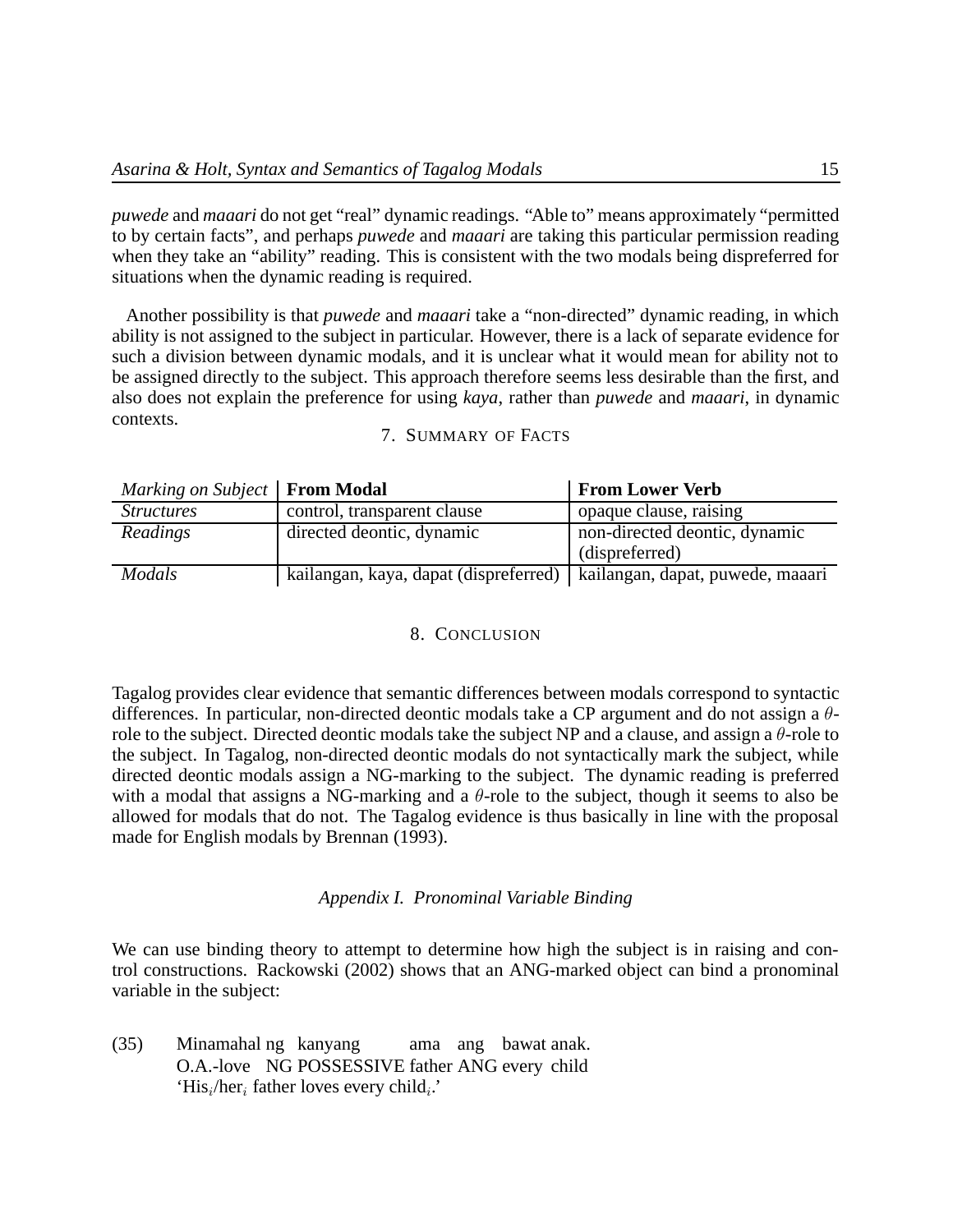An ANG-marked object must then also be able to bind a variable in the subject in a raising construction, since raising should not affect binding. We know that *puwede* and *maaari* allow raising and disallow control constructions, so we can use these modals to test the prediction. And indeed, an ANG-marked object can bind a variable in the subject in raising structures with *puwede* and *maaari*. 8

(36) Puwede/maaari ng kanyang ama (na) mahalin can NG possessive father (LI) O.A.-love-INF ANG every child ang bawat anak. 'His*i*/her*<sup>i</sup>* father can love every child*i*.'

Surprisingly, however, the ANG-marked object is allowed to bind a variable in the subject in control structures as well.

(37) Kaya ng kanyang ama (na) mahalin can NG possessive father (LI) O.A.-love-INF ANG every child ang bawat anak. 'His*i*/her*<sup>i</sup>* father can love every child*i*.'

*Kaya* allows control structures, but not raising structures, so we would expect that the subject in (37) appears too high for the object to scope over it and bind a variable. Further research is needed to determine why the object can scope over the subject in (37).

# *References*

- BOBALJIK, JONATHAN and SUSI WURMBRAND. 1999. Modals, Raising and A-Reconstruction. Handout for talk given at Leiden University (October 1999), University of Salzburg (December 1999).
- BRENNAN, VIRGINIA. 1993. *Root and Epistemic Modal Auxiliary Verbs*. Ph.D. thesis, UMass, Amherst.
- CHUNG, SANDRA. 1990. VP's and Verb Movement in Chamorro. *Natural Language and Linguistic Theory* 8, 559–619.
- HALL, DANIEL. 2001. The Featural Semantics of English Modal Verbs. Generals Paper in Semantics, University of Toronto.

JACKENDOFF, RAY S. 1972. *Semantic Interpretation in Generative Grammar*. Cambridge, MA: MIT Press.

MERCADO, RAPHAEL. 2002. Verb Raising and Restructuring in Tagalog. MA forum paper, University of Toronto.

—. 2005. XP Predicate-Fronting in Tagalog. Talk given at AFLA XII.

RACKOWSKI, ANDREA. 2002. *The Structure of Tagalog: Specificity, Voice, and the Distribution of Arguments*. Ph.D. thesis, MIT.

<sup>&</sup>lt;sup>8</sup>These sentences are difficult to parse, and some context is required to make them acceptable.